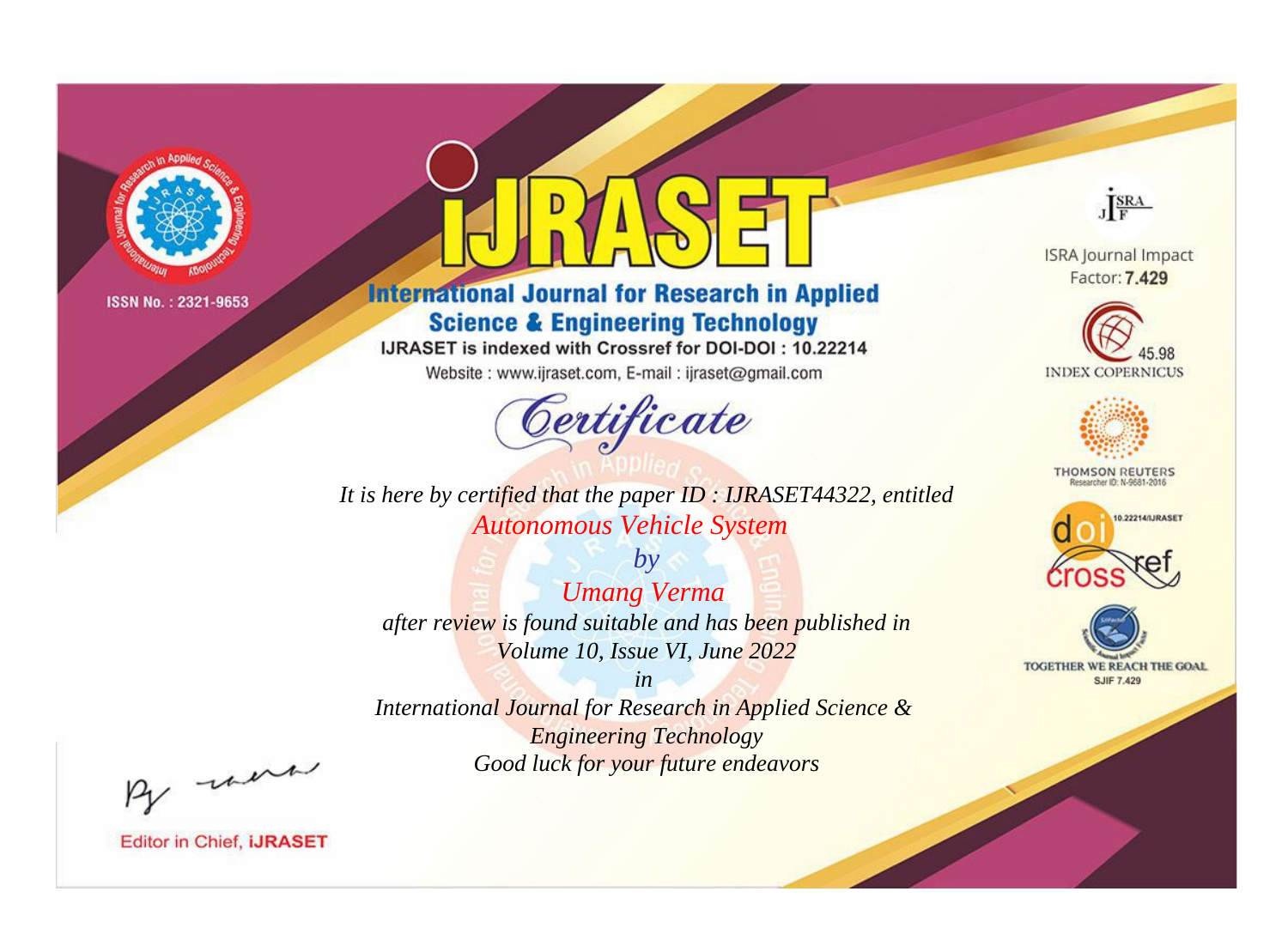

# **International Journal for Research in Applied Science & Engineering Technology**

IJRASET is indexed with Crossref for DOI-DOI: 10.22214

Website: www.ijraset.com, E-mail: ijraset@gmail.com



**ISRA Journal Impact** Factor: 7.429

JERA





**THOMSON REUTERS** 



TOGETHER WE REACH THE GOAL **SJIF 7.429** 

It is here by certified that the paper ID: IJRASET44322, entitled **Autonomous Vehicle System** 

 $by$ **Anand Kumar** after review is found suitable and has been published in Volume 10, Issue VI, June 2022

 $in$ International Journal for Research in Applied Science & **Engineering Technology** Good luck for your future endeavors

By morn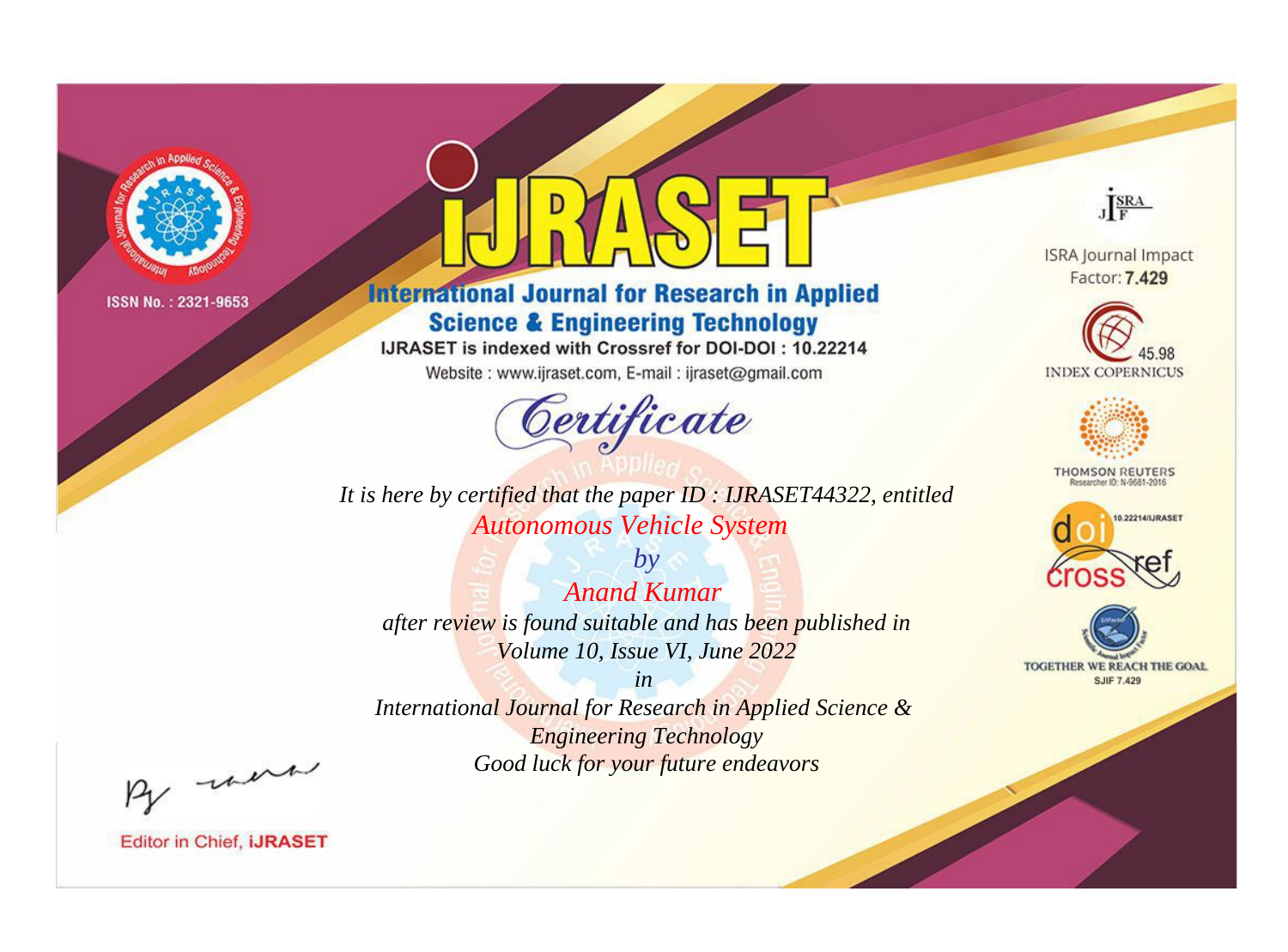

# **International Journal for Research in Applied Science & Engineering Technology**

IJRASET is indexed with Crossref for DOI-DOI: 10.22214

Website: www.ijraset.com, E-mail: ijraset@gmail.com



JERA

**ISRA Journal Impact** Factor: 7.429





**THOMSON REUTERS** 



TOGETHER WE REACH THE GOAL **SJIF 7.429** 

*It is here by certified that the paper ID : IJRASET44322, entitled Autonomous Vehicle System*

*by Taraprasad Shadangi after review is found suitable and has been published in Volume 10, Issue VI, June 2022*

*in* 

*International Journal for Research in Applied Science & Engineering Technology Good luck for your future endeavors*

By morn